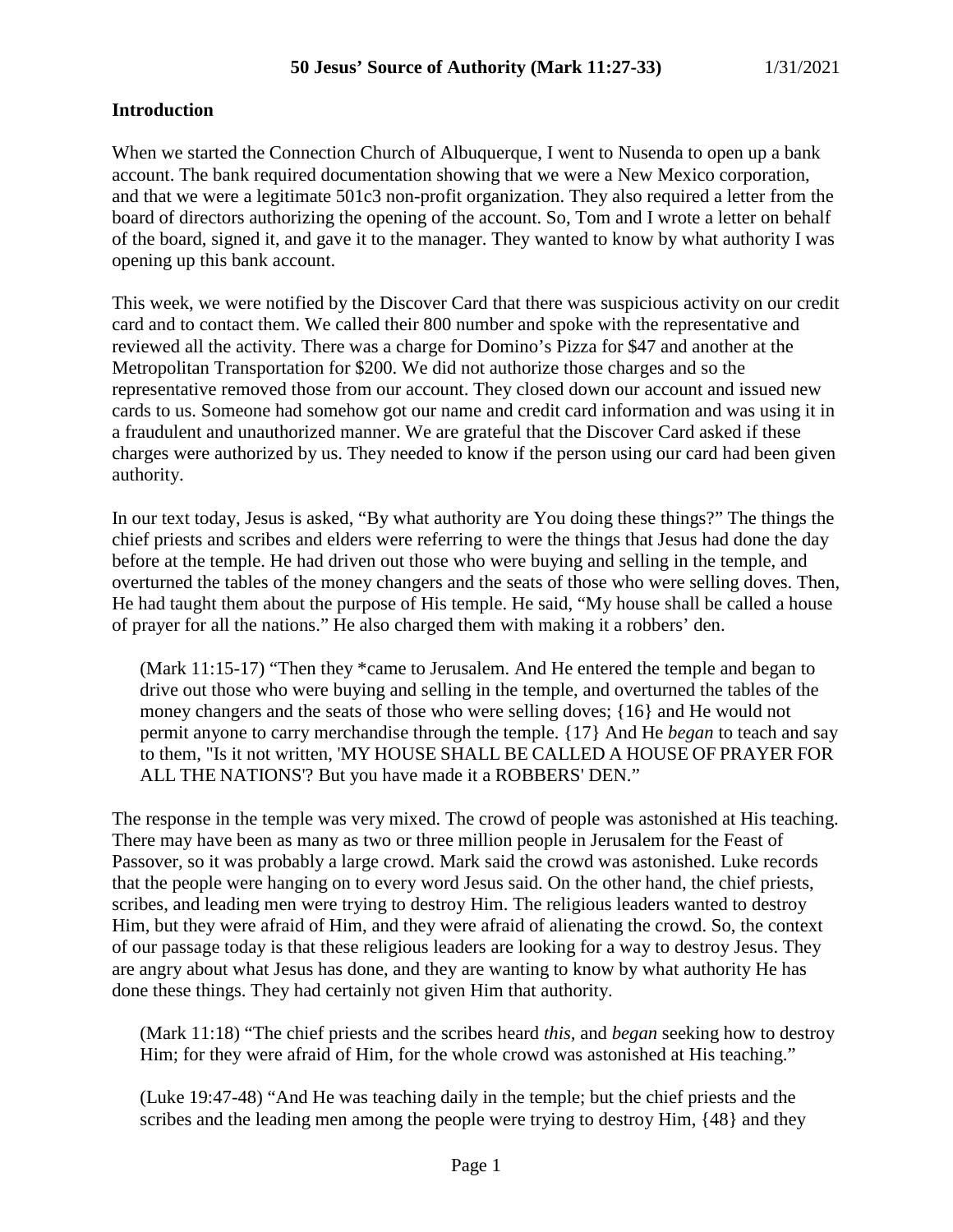could not find anything that they might do, for all the people were hanging on to every word He said."

Jesus responded to their question by asking another question. He told them He would answer their question if they would answer one question. He asked them, "Was the baptism of John from heaven or from men?" They were caught between a rock and a hard spot. If they responded how they wanted to respond, the crowd would be against them, because they believed that John was a prophet. If they said that John's baptism was from God, then they would have to agree with John's message, that Jesus was the Messiah. So, the religious leaders said, "We do not know." And, Jesus said to the, "Nor will I tell you by what authority I do these things." Neither of the questions were answered.

We will look at the religious leaders' question about authority, Jesus' question about the baptism of John, and the questions that were not answered. Finally, we will look at the application for our life.

### **Jesus' Source of Authority**

- 1. Question About Authority
- 2. Question About the Baptism of John
- 3. Unanswered Questions

Conclusion and Applications

(Mark 11:27-33) "They \*came again to Jerusalem. And as He was walking in the temple, the chief priests and the scribes and the elders \*came to Him, {28} and *began* saying to Him, "By what authority are You doing these things, or who gave You this authority to do these things?" {29} And Jesus said to them, "I will ask you one question, and you answer Me, and *then* I will tell you by what authority I do these things. {30} "Was the baptism of John from heaven, or from men? Answer Me." {31} They *began* reasoning among themselves, saying, "If we say, 'From heaven,' He will say, 'Then why did you not believe him?' {32} "But shall we say, 'From men'?"—they were afraid of the people, for everyone considered John to have been a real prophet. {33} Answering Jesus, they \*said, 'We do not know.' And Jesus \*said to them, 'Nor will I tell you by what authority I do these things.'"

### **1. Question About Authority**

Jesus came again to Jerusalem. He has been staying in Bethany, presumably with Mary, Martha, and Lazarus. He would go to Jerusalem each morning and return in the evening. Bethany was just under two miles away. In John 11:18, we read that Bethany was near Jerusalem, about two miles off. The KJV says Bethany was about fifteen furlongs off. The Greek word used is stadion, which means a measure of distance used in a stadium or race-course. It was about 9,090 feet, so it is just under two miles. At a good fast walk, it would take about thirty to forty minutes.

(Mark 11:27) "They \*came again to Jerusalem. And as He was walking in the temple, the chief priests and the scribes and the elders \*came to Him,"

(John 11:18) "Now Bethany was near Jerusalem, about two miles off;"

(John 11:18 KJV) "Now Bethany was nigh unto Jerusalem, about fifteen furlongs off:"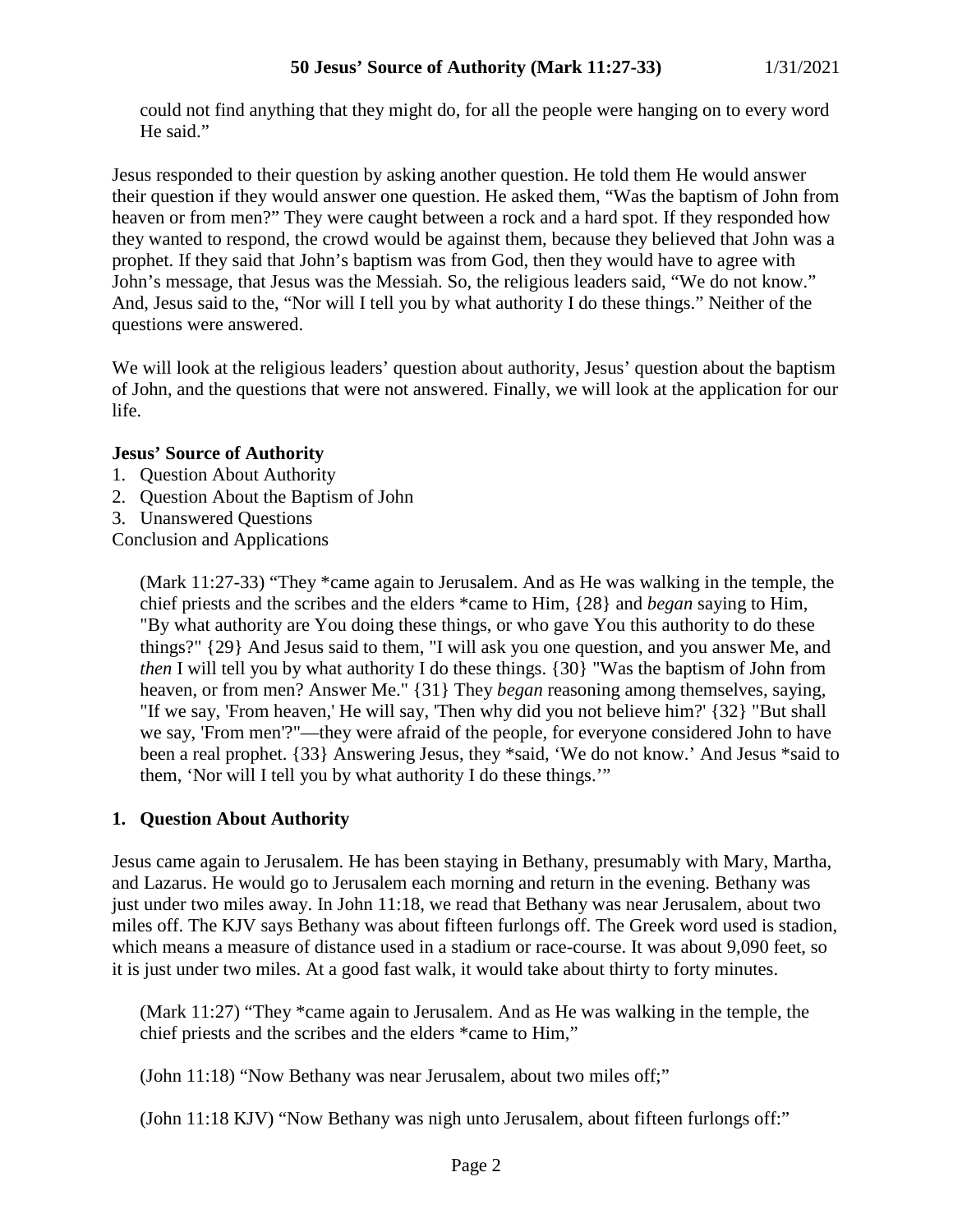Jesus came again. On Palm Sunday, He triumphantly entered Jerusalem and people threw their coats and palm branches on the street. He entered the temple, looked around and then left for Bethany. (Mark 11:1-11) On Monday, Jesus cursed the fig tree, and then went on in to Jerusalem and drove out those who were buying and selling, and overturned the tables of the moneychangers. (Mark 11:12-19) By most scholars, this is Tuesday, and Jesus has just spoken to His disciples about the fig tree and praying with faith. And, they are once again entering into Jerusalem, and they went into the temple. Jesus had the welcoming committee waiting for Him, and as soon as He arrived, they came to Him. They were ready to confront Jesus. They had their question ready to ask, and they were going to try to destroy Him. They asked Jesus, "By what authority are You doing these things, or who gave You this authority to do these things?"

(Mark 11:28) "and *began* saying to Him, "By what authority are You doing these things, or who gave You this authority to do these things?"

This is not the first discussion about authority. In Mark 1:27, Jesus had cast out an unclean spirit and people were amazed and said, "What is this? A new teaching with authority!"

(Mark 1:27) "They were all amazed, so that they debated among themselves, saying, "What is this? A new teaching with authority! He commands even the unclean spirits, and they obey Him."

In Mark 2, a paralytic was brought to Jesus' home and lowered through the roof. Jesus told the paralytic that his sins are forgiven. The scribes were there reasoning in their heart that Jesus was blaspheming, "Who can forgive sins but God alone?" Then, Jesus told them, "Which is easier, to say to the paralytic, 'Your sins are forgiven' or to say 'Get up, and pick up your pallet and walk?' But so that you may know that the Son of Man has authority on earth to forgive sins, He said to the paralytic, 'I say to you, get up, pick up your pallet and go home." Jesus told them that He was the Son of Man, and He had authority to forgive sins and to heal paralytics. They knew that no one could forgive sins but God, so Jesus had made it clear to them that He was God; He was the Messiah.

(Mark 2:8-11) "Immediately Jesus, aware in His spirit that they were reasoning that way within themselves, \*said to them, "Why are you reasoning about these things in your hearts? {9} "Which is easier, to say to the paralytic, 'Your sins are forgiven'; or to say, 'Get up, and pick up your pallet and walk'? {10} "But so that you may know that the Son of Man has authority on earth to forgive sins"—He \*said to the paralytic, {11} "I say to you, get up, pick up your pallet and go home."

Later on in Mark 2, Jesus had another run in with the Pharisees about His disciples eating some heads of grain as they walked along a grainfield. He concluded His conversation with them, saying, "So the Son of Man is Lord even of the Sabbath." Again, He had authority over the Law of the Sabbath.

(Mark 2:28) "So the Son of Man is Lord even of the Sabbath."

In Mark 3, Jesus appointed the twelve apostles and gave them authority to heal and to cast out demons. You have to have authority to give authority to others. Then, the scribes accused Jesus of being possessed by Beelzebul and casting out the demons by the ruler of the demons. They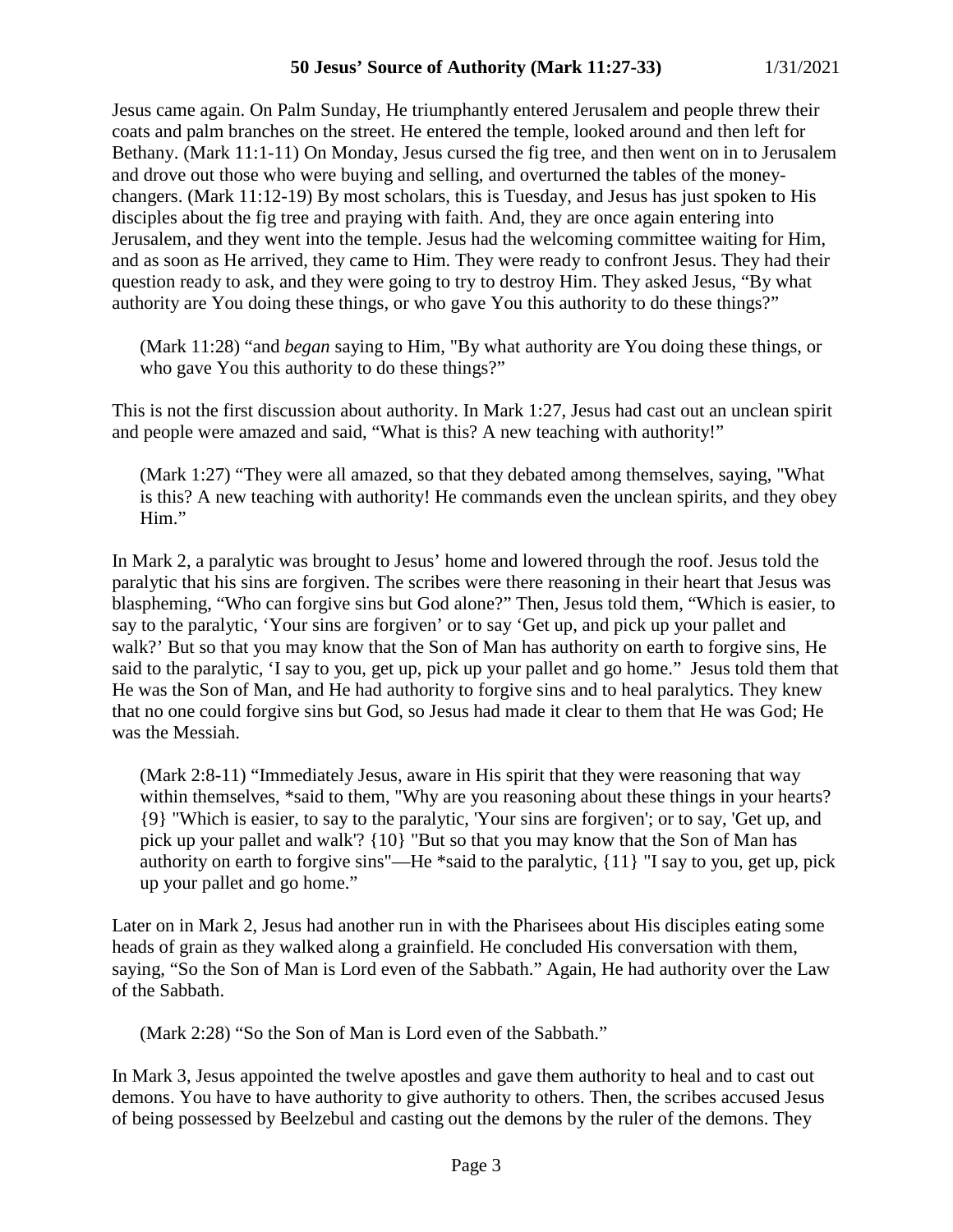accused Him of operating under the authority of Satan. Jesus corrected their logic saying, "How can Satan cast out Satan?" Then, He spoke to them about how a divided kingdom will not stand.

(Mark 3:22-24) "The scribes who came down from Jerusalem were saying, "He is possessed by Beelzebul," and "He casts out the demons by the ruler of the demons." {23} And He called them to Himself and began speaking to them in parables, "How can Satan cast out Satan? {24} "If a kingdom is divided against itself, that kingdom cannot stand."

So, Jesus has already told them that He is the Son of Man and had authority to heal, forgive, cast out demons, and was God. He told them the Father had sent Him and that He did nothing on His own initiative. He had already told them where His authority had come; it came from the Father.

(John 5:30) "I can do nothing on My own initiative. As I hear, I judge; and My judgment is just, because I do not seek My own will, but the will of Him who sent Me."

## **2. Question About the Baptism of John**

The second question was by Jesus in His reply to the religious leaders. He said to them that He would tell them by what authority He was doing these things if they will answer one question, "Was the baptism of John from heaven, or from men?"

(Mark 11:29-30) "And Jesus said to them, "I will ask you one question, and you answer Me, and then I will tell you by what authority I do these things. {30} "Was the baptism of John from heaven, or from men? Answer Me.'"

Let's look at the baptism of John for a few minutes. In Mark's account, a voice came out of the heavens saying, "You are My beloved Son, in You I am well pleased." There were lots of people who witnessed this event. John's disciples were there, and the twelve apostles were also there. It was clear from Mark's account that Jesus was the Son of God.

(Mark 1:9-11) "In those days Jesus came from Nazareth in Galilee and was baptized by John in the Jordan. {10} Immediately coming up out of the water, He saw the heavens opening, and the Spirit like a dove descending upon Him; {11} and a voice came out of the heavens: "You are My beloved Son, in You I am well-pleased."

In Luke's account, we find that when all the people were baptized, Jesus was also baptized. So, that confirms that there were lots of other people being baptized. Luke records the same thing, "a voice came out of heaven, 'You are My beloved Son, in You I am well-pleased.'" Again, the baptism of Jesus clearly identified Jesus as the Son of God, and that God was well pleased with Jesus. The religious leaders were not well pleased, but the Father was well-pleased.

(Luke 3:21-22) "Now when all the people were baptized, Jesus was also baptized, and while He was praying, heaven was opened, {22} and the Holy Spirit descended upon Him in bodily form like a dove, and a voice came out of heaven, "You are My beloved Son, in You I am well-pleased."

In Matthew's account, we find that John tried to prevent Jesus from being baptized, saying, "I have need to be baptized by You, and do You come to me?" Jesus told him to permit it at this time, to fulfill all righteousness. When Jesus was baptized, the heavens opened up, and a voice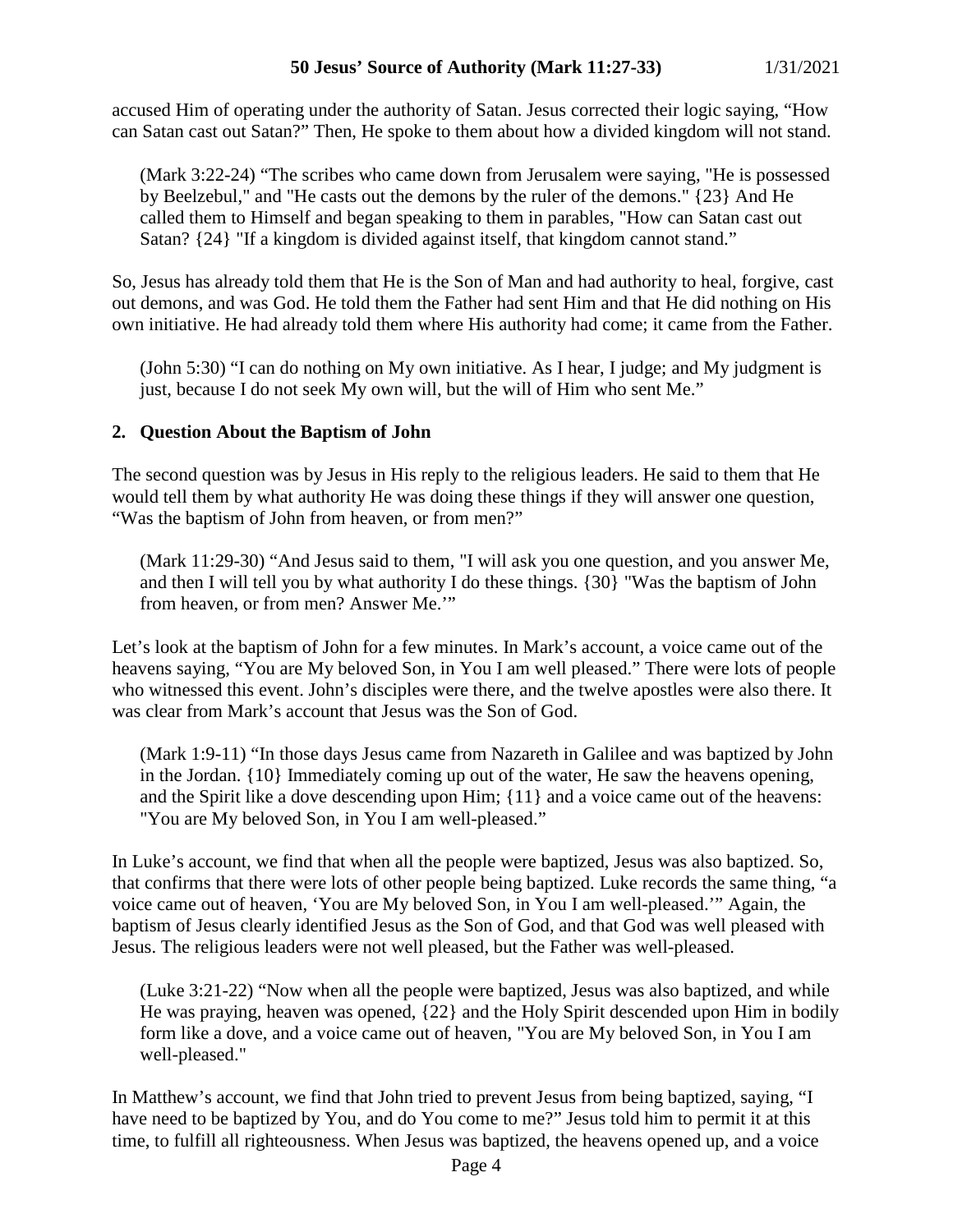out of heaven said, "This is My beloved Son, in whom I am well pleased." So, Matthew, Mark, and Luke all say exactly the same thing, that a voice came out of heaven declaring and identifying Jesus as the Son of God, and that God was well-pleased with Him.

(Matt 3:13-17) "Then Jesus \*arrived from Galilee at the Jordan coming to John, to be baptized by him. {14} But John tried to prevent Him, saying, "I have need to be baptized by You, and do You come to me?" {15} But Jesus answering said to him, "Permit it at this time; for in this way it is fitting for us to fulfill all righteousness." Then he \*permitted Him. {16} After being baptized, Jesus came up immediately from the water; and behold, the heavens were opened, and he saw the Spirit of God descending as a dove and lighting on Him,  $\{17\}$  and behold, a voice out of the heavens said, "This is My beloved Son, in whom I am well-pleased."

In John's account, we have a little more information. John declared that Jesus is the Lamb of God who takes away the sin of the world. John also declared that Jesus had a higher rank and existed before him. John declared that God had told him that when he saw the Spirit descending as a dove out of heaven and remaining upon Him, it was a confirmation that this was the Son of God. John's account does not mention the voice out of heaven, but it does give the witness of the Holy Spirit and John's witness that Jesus is the Son of God.

(John 1:29-34) "The next day he \*saw Jesus coming to him and \*said, "Behold, the Lamb of God who takes away the sin of the world! {30} This is He on behalf of whom I said, 'After me comes a Man who has a higher rank than I, for He existed before me.' {31} I did not recognize Him, but so that He might be manifested to Israel, I came baptizing in water." {32} John testified saying, "I have seen the Spirit descending as a dove out of heaven, and He remained upon Him. {33} "I did not recognize Him, but He who sent me to baptize in water said to me, 'He upon whom you see the Spirit descending and remaining upon Him, this is the One who baptizes in the Holy Spirit.' {34} "I myself have seen, and have testified that this is the Son of God."

One thing that all four accounts are very clear about is that Jesus was identified as the Son of God when He was baptized by John. The question that Jesus asked the religious leaders revealed Jesus' source of authority, and gave them the choice of accepting or rejecting Jesus as the Messiah. The scribes and Pharisees did not want to accept Jesus as the Son of God; they wanted control and power, not truth. They were not searching for truth; they were looking for a way to find grounds to accuse Him of blasphemy so that they could put Him to death. Jesus' question put them between a rock and a hard spot.

# **3. Unanswered Questions**

When Jesus asked them about the baptism of Jesus, they reasoned among themselves, saying, "If we say, 'From heaven,' He will say, 'Then why did you not believe him?'" If they said that John's baptism was from men, the people would turn against them. So, they answered that they did not know. They refused to answer Jesus' question.

(Mark 11:27-33) "They began reasoning among themselves, saying, "If we say, 'From heaven,' He will say, 'Then why did you not believe him?' {32} "But shall we say, 'From men'?"—they were afraid of the people, for everyone considered John to have been a real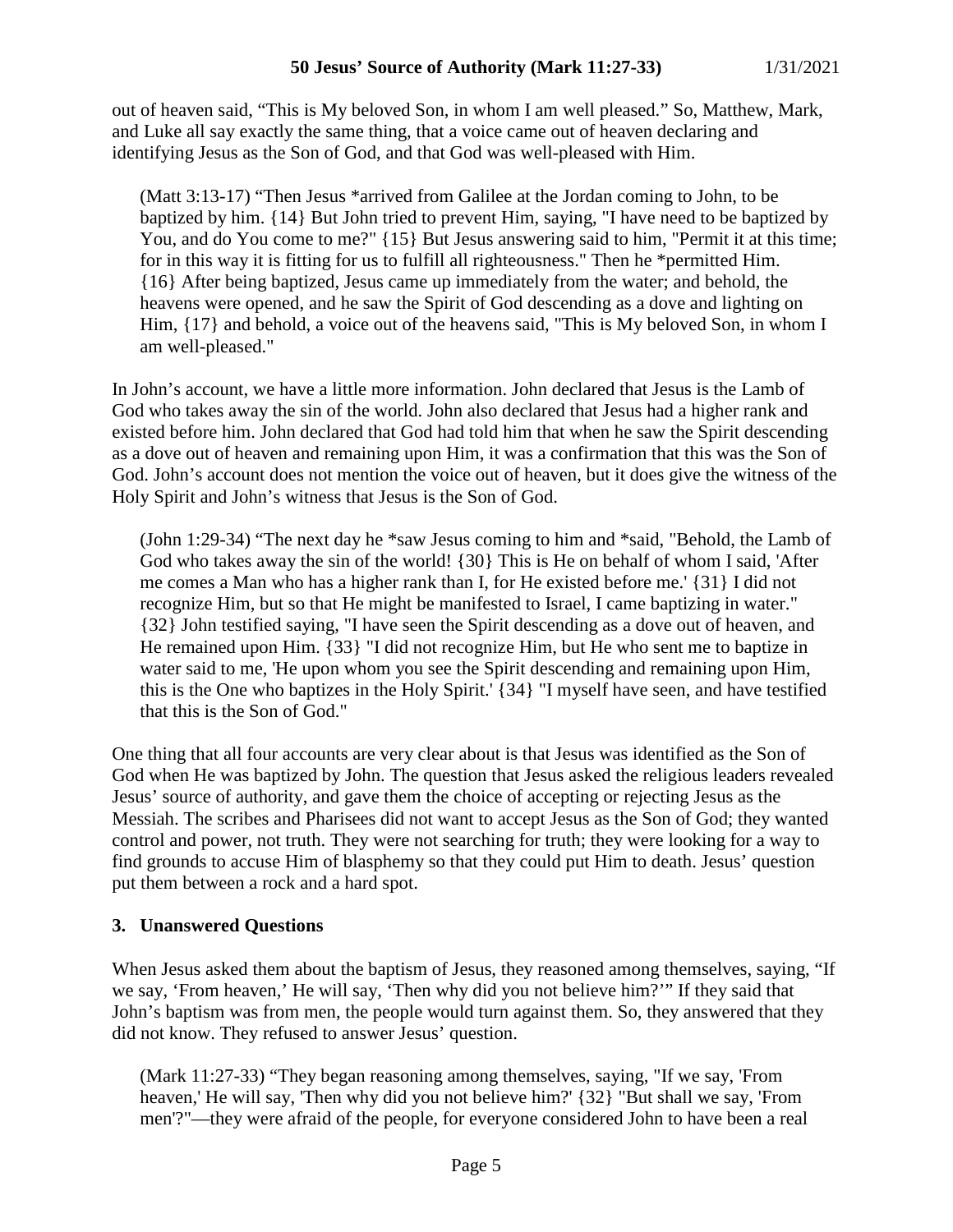prophet. {33} Answering Jesus, they \*said, 'We do not know.' And Jesus \*said to them, 'Nor will I tell you by what authority I do these things.'"

The religious leaders were not accepting the testimony of John that Jesus was the Son of God. They had also not accepted the ministry of John. In Luke 7 we read that the people and sinners were baptized with the baptism of John, which was a baptism of repentance, but the Pharisees and the lawyers rejected God's purpose for themselves and were not baptized. They did not accept the baptism of Jesus by John, and they did not accept John's ministry of baptism, which was for repentance. They were self-righteous and did not see their own need for repentance. Most importantly, they did not want to answer because John clearly proclaimed that Jesus was the Messiah.

(Luke 7:29-30) "When all the people and the tax collectors heard *this,* they acknowledged God's justice, having been baptized with the baptism of John. {30} But the Pharisees and the lawyers rejected God's purpose for themselves, not having been baptized by John."

Notice that Jesus also did not answer their question. He told them that He would answer their question if they answered His question. Since they did not answer His question, He did not answer their question about where He received the authority to do what He was doing.

(Mark 11:-33) "Answering Jesus, they \*said, 'We do not know.' And Jesus \*said to them, 'Nor will I tell you by what authority I do these things.'"

In reality, Jesus did answer their question. John's ministry was to prepare the way of the Lord. John's message was that Jesus is the Lamb of God who takes away the sins of the world. John preached that Jesus existed before Him. John proclaimed that Jesus is the Son of God. Jesus gave the religious leaders the key to unlocking the answer of their question, and that key was John.

# **Conclusion and Applications**

Question that every person must ask is whether Jesus is the Son of God or was He just a man? If you believe that He is God's Son and that He was sent here, He had all authority and has all authority. The religious leaders rode the fence and did not answer Jesus. They refused to confess Jesus as Lord. Riding the fence is a not a decision to make Christ the Lord of your life. It may seem okay, but it will end up in an eternal separation from God. If you believe that the baptism of Jesus was from God, and not from men, then the declaration at the baptism that Jesus is the Son of God, gave Him the authority to do what He did. If He is the Son of God, the real question is are we going to reject Him or receive Him as Lord. One day all of us will stand before God, and the question is whether we have confessed and made Jesus as Lord of our lives. In Hebrews 9:27, God tells us that it was "appointed for men to die once and after this comes judgment." At the time of judgment, those who have not received and confessed Jesus as Lord will be judged and cast into the place of eternal damnation, prepared for the devil and his angels. It will be too late at that time to change your decision.

(Heb 9:27) "And inasmuch as it is appointed for men to die once and after this *comes* judgment,"

None of us know when that time is up. When we lived in Orlando, Karen had two friends that she was reaching out to. Her friend, Judy, was Catholic. Her other friend, Patty, did not appear to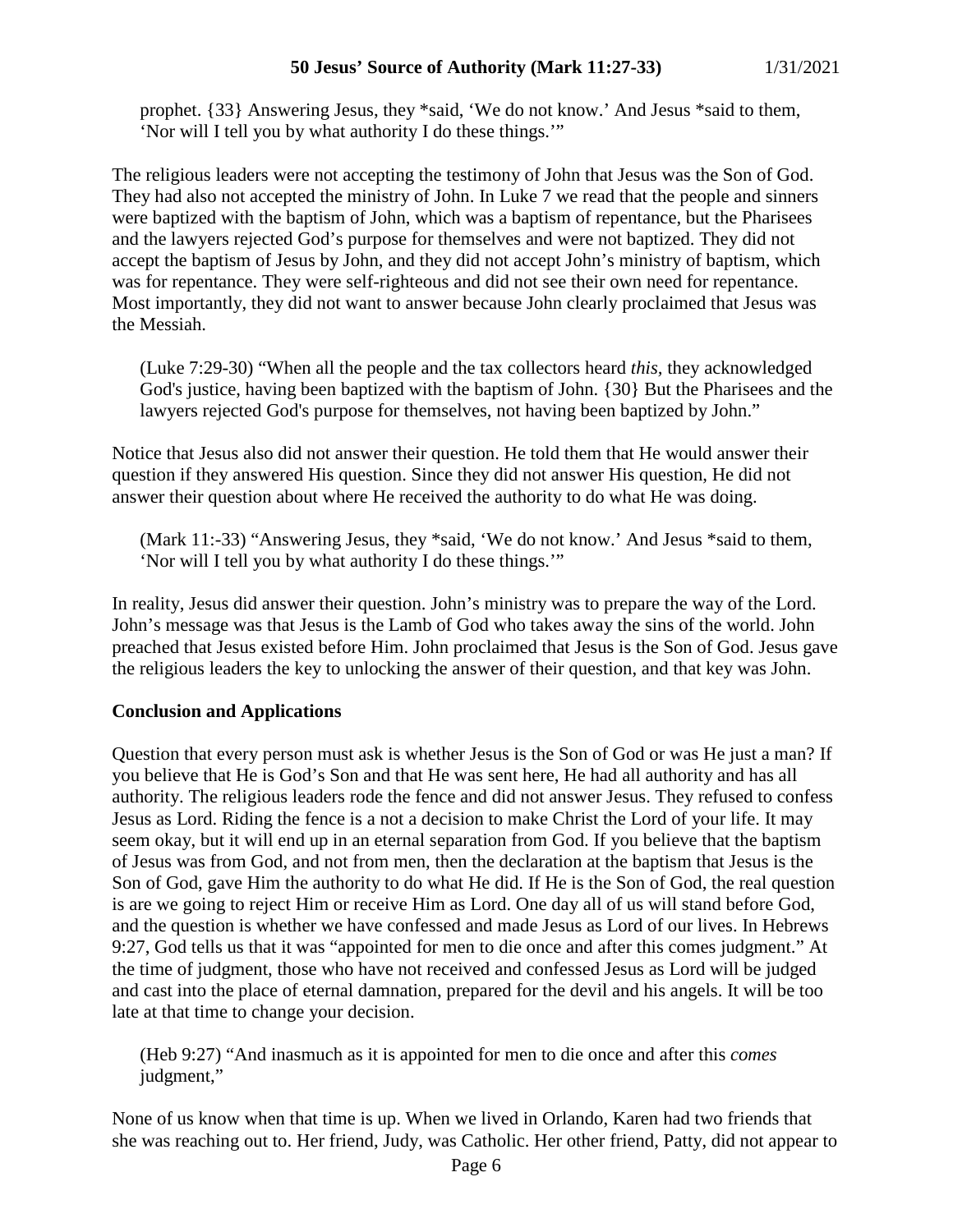have any religious affiliation. Karen was purposely reaching out to both of these ladies. We had six children at that time and Karen was pretty busy raising six children and homeschooling the oldest three, but, she made time to reach out relationally to these two ladies. Both Judy and Patty also had small children, so they tried to find things to do together, like go to the park. One day, Karen received a call and was told that Patty had been in an accident and rolled her Ford Bronco. She and her two children were all killed. Patty was in her early thirties, and to our knowledge, she had never received Christ into her life. Unfortunately, she will not have a second chance to make Jesus her Lord.

I want to end this morning with a parable that Jesus told in Matthew 22 about a king giving a wedding feast for His Son. This comes right after Matthew's account about the question of His authority, so it is a fitting way to close. In this parable, many people were invited by the King to the feast, and many people rejected the invitation. They were too busy with their farms and businesses to attend the wedding feast. The King was enraged, so He ordered His servants to go to the highways and invite everyone to the feast. His servants did this and the wedding hall was filled with dinner guests.

(Matt 22:7-10) "But the king was enraged, and he sent his armies and destroyed those murderers and set their city on fire. {8} Then he \*said to his slaves, 'The wedding is ready, but those who were invited were not worthy. {9} 'Go therefore to the main highways, and as many as you find *there,* invite to the wedding feast.' {10} "Those slaves went out into the streets and gathered together all they found, both evil and good; and the wedding hall was filled with dinner guests."

When the King came to look over the dinner guests, there was a man there not dressed in wedding clothes. The King asked him, "Friend, how did you come in here without wedding clothes?" Then, the King had him bound hand and foot and thrown into the outer darkness, where there will be weeping and gnashing of teeth.

(Matt 22:11-14) "But when the king came in to look over the dinner guests, he saw a man there who was not dressed in wedding clothes, {12} and he \*said to him, 'Friend, how did you come in here without wedding clothes?' And the man was speechless. {13} Then the king said to the servants, 'Bind him hand and foot, and throw him into the outer darkness; in that place there will be weeping and gnashing of teeth.' {14} "For many are called, but few *are* chosen."

All of us have sinned and our garments are as filthy rags. When we place our trust in Christ, He enters into a covenant with us. Jesus became sin so that we could be clothed in His righteousness. The only way that we can come to the wedding feast is to be clothed in righteousness. As John the Baptist proclaimed, Jesus is the Lamb of God who takes away the sins of the world. We have to believe in Christ and put our trust in Him now, before the day of the wedding feast. It will be too late at that time.

(2 Cor 5:21) "He made Him who knew no sin *to be* sin on our behalf, so that we might become the righteousness of God in Him."

God is not pushy, and He does not make anyone follow Him; He gives a choice to all of us. What is your choice this morning? To refuse to answer the question is a choice not to make Jesus the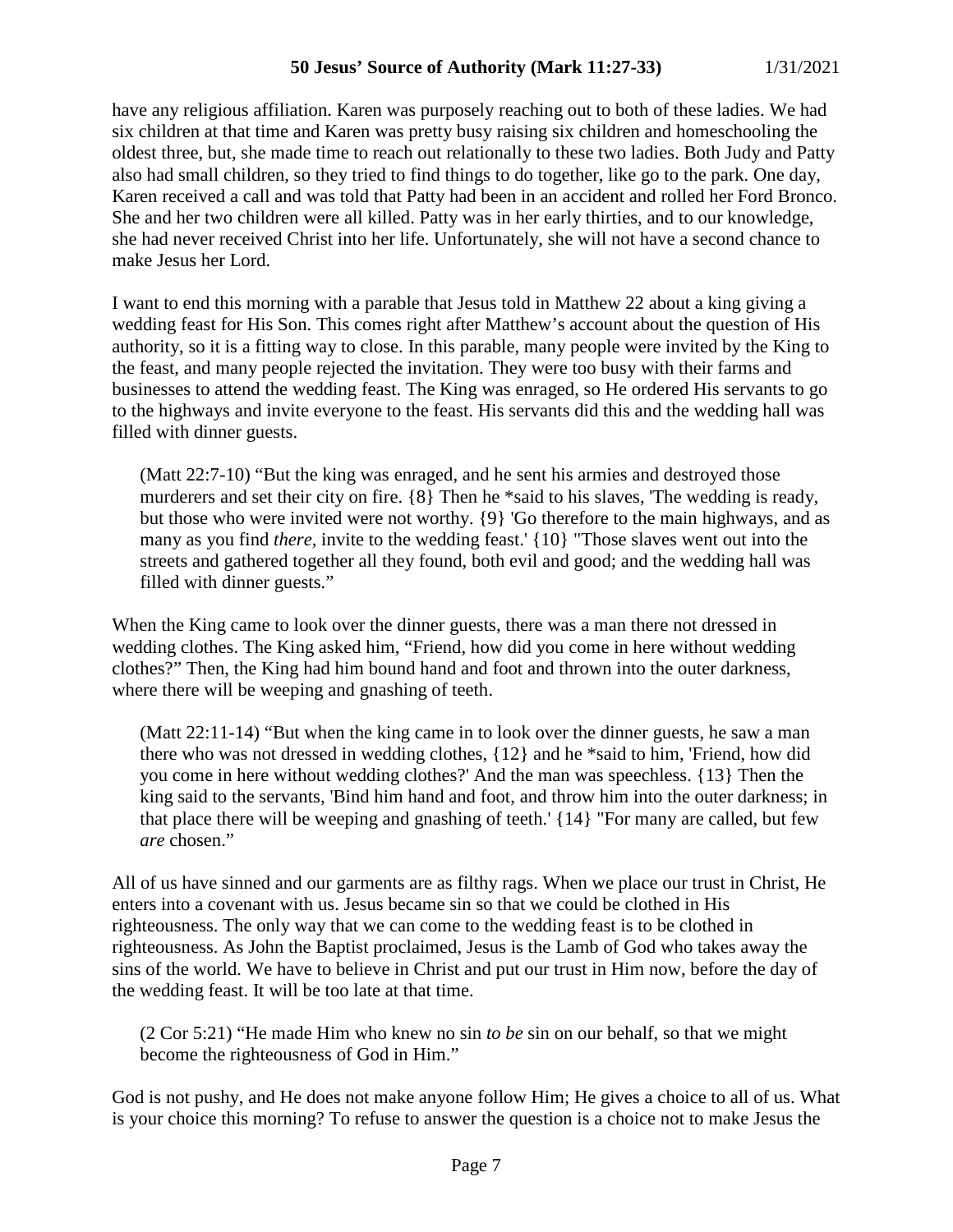Lord of your life. That is why Paul said in the previous verse, "we beg you on behalf of Christ, be reconciled to God."

(2 Cor 5:20) "Therefore, we are ambassadors for Christ, as though God were making an appeal through us; we beg you on behalf of Christ, be reconciled to God."

If you would like to receive Christ this morning, let me ask you two questions. Do you believe that Jesus is the Messiah, the Son of God, and that He died and rose from the dead? Second, are you willing to confess Jesus as Lord of your life? If so, join me in praying.

"Father God, thank You for sending Your Son, Jesus, to come and take away my sins. Thank You for raising Him from the dead. I believe, and I confess Jesus as Lord of my life this morning. Jesus, thank You for becoming my Lord and clothing me in righteousness. Amen. Before we end this morning, I want to look at one more application. Our passage today was about the source of Jesus' authority. It was an important question for the religious leaders. They were not happy about what Jesus was doing, and they wanted to know by what authority He was cleansing the temple and other things. There are two kingdoms: a kingdom of light and a kingdom of darkness. Jesus came and preached the kingdom of God. He was sent by the Father to reconcile us to God by paying the penalty for our sins. After Jesus had been crucified and had risen from the dead, He met with the apostles. He told them, "All authority has been given to Me in heaven and on earth." Jesus had all authority and He was giving you and I some things to do under His authority. He was commissioning us, and that is why this is called the Great Commission. He has charged us with preaching the gospel and making disciples of all the nations. He has commanded us to baptize people in the name of the Father and Son and Holy Spirit, and to teach people God's word.

(Matt 28:18-20) "And Jesus came up and spoke to them, saying, "All authority has been given to Me in heaven and on earth. {19} Go therefore and make disciples of all the nations, baptizing them in the name of the Father and the Son and the Holy Spirit, {20} teaching them to observe all that I commanded you; and lo, I am with you always, even to the end of the age."

There are two kingdoms at work. When you and I are doing the things that Jesus has commanded us to do, we will find resistance from the kingdom of darkness. Our question today is of utmost significance. We need to know that we are operating under God's authority. The seven sons of Sceva in Acts 19:11-16 were trying to do the work of God without being under God's authority. The demons in the kingdom of darkness recognized that they had no authority and leaped on them, subdued them, and overpowered them. Having the authority to do kingdom business is a serious thing. Our authority starts with our relationship with Christ. But, being under proper authority is more than just being a believer. Being under God's authority also means that we need to be under proper spiritual authority here on earth. We need to be submitted to the elders in a local church. This morning, are you part of a local church? Are you submitted to the leaders of that church? If you are not under proper authority, I want to give you an opportunity to connect with us at the Connection Church of Albuquerque. If that is your desire, then let me know this morning.